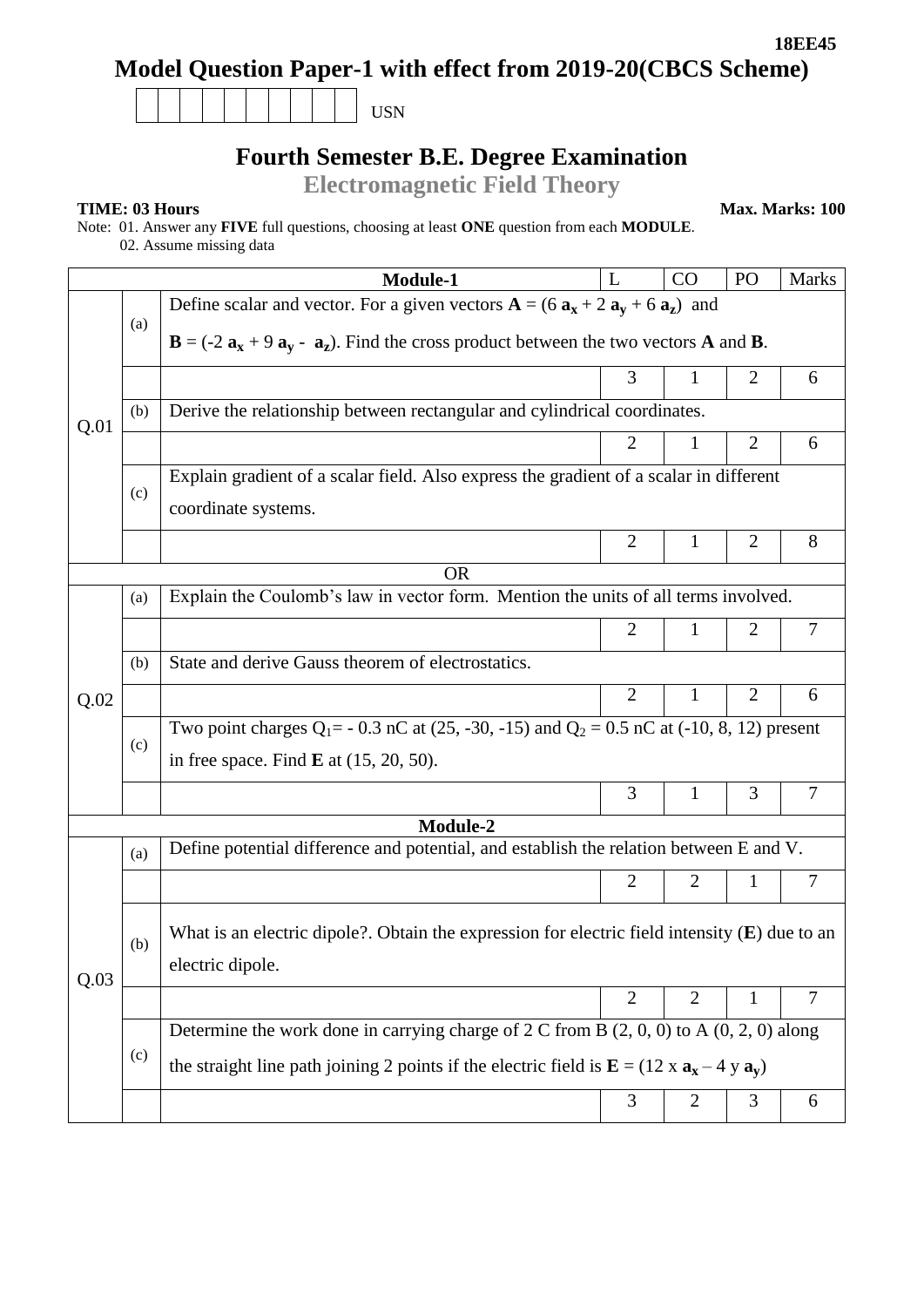**18EE45**

| <b>OR</b> |     |                                                                                                                                         |                |                |                |   |  |  |  |
|-----------|-----|-----------------------------------------------------------------------------------------------------------------------------------------|----------------|----------------|----------------|---|--|--|--|
|           | (a) | Derive an expression for continuity equation in point form.                                                                             |                |                |                |   |  |  |  |
|           |     |                                                                                                                                         | 2              | 2              | 2              | 6 |  |  |  |
|           | (b) | Derive boundary conditions between conductor and a dielectric medium.                                                                   |                |                |                |   |  |  |  |
|           |     |                                                                                                                                         | 2              | 2              | $\overline{2}$ | 7 |  |  |  |
| Q.04      |     | The lines of electric field makes an angle of $45^{\circ}$ in air at the boundary between glass                                         |                |                |                |   |  |  |  |
|           | (c) | $(\varepsilon_r = 5)$ and air $(\varepsilon_r = 1)$ . If the electric flux density in air is 0.5 $\mu$ C/m <sup>2</sup> , determine the |                |                |                |   |  |  |  |
|           |     | orientation and magnitude of flux density in glass.                                                                                     |                |                |                |   |  |  |  |
|           |     |                                                                                                                                         | 3              | $\overline{2}$ | 3              | 7 |  |  |  |
|           |     | Module-3                                                                                                                                |                |                |                |   |  |  |  |
|           |     | Starting from Gauss' law deduce Poisson's and Laplace's equation. Write Laplace's                                                       |                |                |                |   |  |  |  |
|           | (a) | equation in all the coordinates.                                                                                                        |                |                |                |   |  |  |  |
|           |     |                                                                                                                                         | $\overline{2}$ | 3              | $\overline{2}$ | 7 |  |  |  |
|           |     | Derive the expression of capacitance for concentric cylindrical conductors using the                                                    |                |                |                |   |  |  |  |
| Q.05      | (b) | Laplace's equation.                                                                                                                     |                |                |                |   |  |  |  |
|           |     |                                                                                                                                         | $\overline{2}$ | 3              | 3              | 6 |  |  |  |
|           |     | Determine whether or not the following potential field satisfy the Laplace equation                                                     |                |                |                |   |  |  |  |
|           | (c) | i) $V = x^2 - y^2 + z^2$ , ii) $V = r \cos \phi + z$ , iii) $V = r \cos \phi + \phi$ .                                                  |                |                |                |   |  |  |  |
|           |     |                                                                                                                                         | 3              | 3              | 3              | 7 |  |  |  |
|           |     | <b>OR</b>                                                                                                                               |                |                |                |   |  |  |  |
|           | (a) | State and explain Ampere's Circuital Law.                                                                                               |                |                |                |   |  |  |  |
|           |     |                                                                                                                                         | $\overline{2}$ | 3              | $\overline{2}$ | 6 |  |  |  |
|           |     | Derive an expression for magnetic field intensity at a point due to a finite conductor                                                  |                |                |                |   |  |  |  |
|           | (b) | carrying a current of I amps along z axis.                                                                                              |                |                |                |   |  |  |  |
| Q.06      |     |                                                                                                                                         | 2              | 3              | $\overline{2}$ | 7 |  |  |  |
|           |     | Given that, $\mathbf{H} = 20$ r <sup>2</sup> $\mathbf{a}_{\Phi}$ A/m. Determine the current density <b>J</b> , also determine the total |                |                |                |   |  |  |  |
|           | (c) | current that crosses the surface $r = 1m$ , $0 < \varphi < 2\pi$ and $z = 0$ in cylindrical coordinate.                                 |                |                |                |   |  |  |  |
|           |     |                                                                                                                                         | 3              | 3              | 3              | 7 |  |  |  |
|           |     | Module-4                                                                                                                                |                |                |                |   |  |  |  |
|           | (a) | Find the work done on a moving the charge along a line from a point 'a' to 'b'.                                                         |                |                |                |   |  |  |  |
|           |     |                                                                                                                                         | $\overline{2}$ | 4              | 2              | 6 |  |  |  |
|           | (b) | Derive the expression for Force and Torque on a closed circuit.                                                                         |                |                |                |   |  |  |  |
|           |     |                                                                                                                                         | $\overline{2}$ | 4              | $\overline{2}$ | 7 |  |  |  |
| Q.07      |     | A point charge Q = 18 nC has a velocity of 5 x $10^6$ m/s in the direction                                                              |                |                |                |   |  |  |  |
|           |     | $\mathbf{a} = 0.6 \mathbf{a_x} + 0.75 \mathbf{a_y} + 0.3 \mathbf{a_z}$ . Calculate the magnitude of the force exerted on the charge     |                |                |                |   |  |  |  |
|           | (c) | by the field                                                                                                                            |                |                |                |   |  |  |  |
|           |     | i) $E = (-3 a_x + 4 a_y + 6 a_z) k V/m,$                                                                                                |                |                |                |   |  |  |  |
|           |     | ii) $B = (-3 a_x + 4 a_y + 6 a_z) mT$                                                                                                   |                |                |                |   |  |  |  |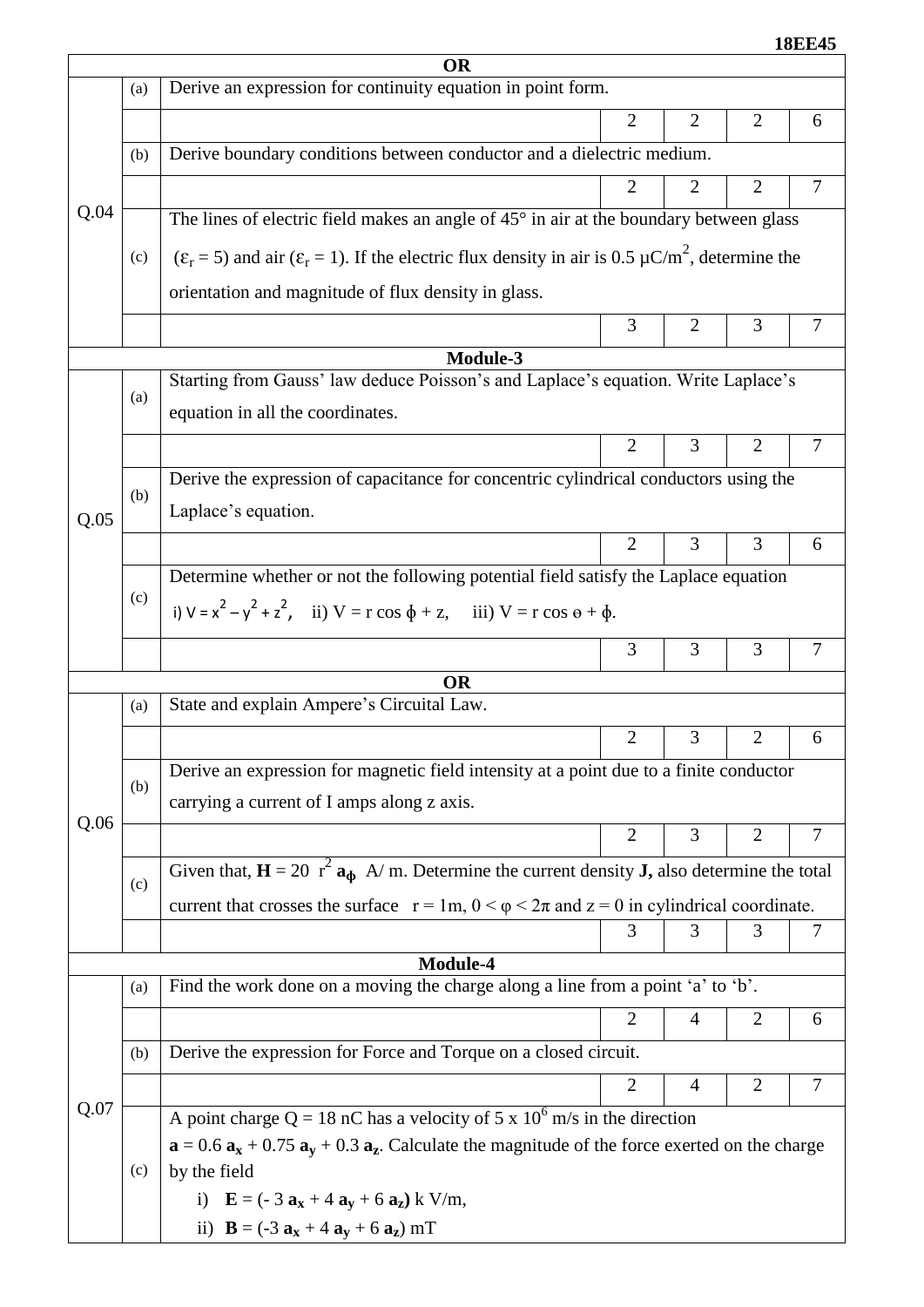|      |     | <b>18EE45</b>                                                                                               |                |                |                |   |  |  |  |
|------|-----|-------------------------------------------------------------------------------------------------------------|----------------|----------------|----------------|---|--|--|--|
|      |     | iii) <b>B</b> and <b>E</b> acting together.                                                                 |                |                |                |   |  |  |  |
|      |     |                                                                                                             | 3              | 4              | 3              | 7 |  |  |  |
|      |     | <b>OR</b>                                                                                                   |                |                |                |   |  |  |  |
|      | (a) | What are the characteristics of magnetic materials? Explain.                                                |                |                |                |   |  |  |  |
|      |     |                                                                                                             | $\overline{2}$ | 4              | $\overline{2}$ | 6 |  |  |  |
|      | (b) | Explain the boundary conditions between two magnetic materials.                                             |                |                |                |   |  |  |  |
| Q.08 |     |                                                                                                             | $\overline{2}$ | $\overline{4}$ | $\overline{2}$ | 7 |  |  |  |
|      |     | Calculate the inductance of a solenoid of 200 turns wound tightly on a cylindrical                          |                |                |                |   |  |  |  |
|      | (c) | tube of 6 cm diameter, length of the tube is 60 cm and the solenoid is in air.                              |                |                |                |   |  |  |  |
|      |     |                                                                                                             | 3              | 4              | 3              | 7 |  |  |  |
|      |     | Module-5                                                                                                    |                |                |                |   |  |  |  |
|      |     | Using Faraday's law, derive an expression for emf used in a stationary conductor placed                     |                |                |                |   |  |  |  |
|      | (a) | in a time varying magnetic field.                                                                           |                |                |                |   |  |  |  |
|      |     |                                                                                                             | $\overline{2}$ | 5              | $\overline{2}$ | 6 |  |  |  |
|      | (b) | State Maxwell's equation in point and integral form for time varying fields from                            |                |                |                |   |  |  |  |
| Q.09 |     | Faraday's law.                                                                                              |                |                |                |   |  |  |  |
|      |     |                                                                                                             | $\overline{2}$ | 5              | $\overline{2}$ | 8 |  |  |  |
|      | (c) | Given $\mathbf{E} = E_m \sin (\omega t - \beta z) \mathbf{a}_y$ in free space. Find <b>D</b> and <b>B</b> . |                |                |                |   |  |  |  |
|      |     |                                                                                                             | 3              | 5              | 3              | 6 |  |  |  |
|      |     | OR                                                                                                          |                |                |                |   |  |  |  |
|      | (a) | Using Maxwell's equations derive an expression for uniform plane wave in free space.                        |                |                |                |   |  |  |  |
|      |     |                                                                                                             | 2              | 5              | $\overline{2}$ | 7 |  |  |  |
|      | (b) | Explain skin effect and obtain the expression to find skin depth.                                           |                |                |                |   |  |  |  |
| Q.10 |     |                                                                                                             | 2              | 5              | $\overline{2}$ | 6 |  |  |  |
|      | (c) | The field in free space is given by $H = 10 \cos(108t - \beta x) a_v A/m$ . Find $\beta$ , $\lambda$ and    |                |                |                |   |  |  |  |
|      |     | <b>E</b> at P(0.1, 0.2, 0.3) and $t = 1$ ns.                                                                |                |                |                |   |  |  |  |
|      |     |                                                                                                             | 3              | 5              | 3              | 7 |  |  |  |
|      |     |                                                                                                             |                |                |                |   |  |  |  |

## **CO's :**

- 1. Use different coordinate systems, Coulomb's Law and Gauss Law for the evaluation of electric fields produced by different charge configurations.
- 2. Calculate the energy and potential due to a system of charges & Explain the behaviour of electric field across a boundary conditions.
- 3. Explain the Poisson's, Laplace equations and behaviour of steady magnetic fields.
- 4. Explain the behaviour of magnetic fields and magnetic materials.
- 5. Explain time varying fields and propagation of waves in different media